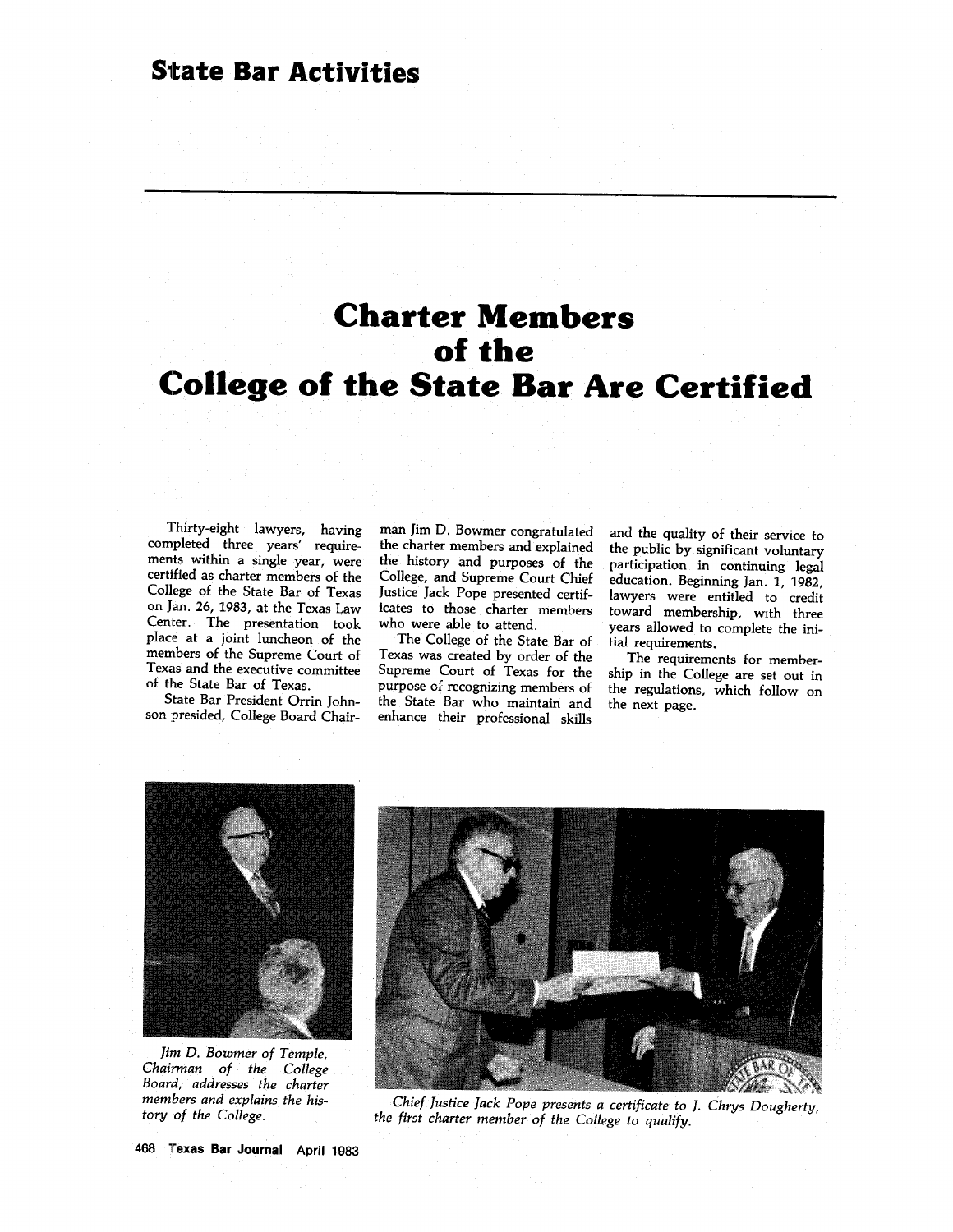# **Charter Members**

Travis Richard Alley, Austin Cecil W. Bain, San Antonio Cornelius Joseph Calnan, Houston Allan **A.** Cease, Harker Heights Joseph **A.** Connors III, McAllen Eugene **A.** Cook, Houston Knute L. Dietze, Victoria **J.** Chrys Dougherty, Austin Jerry **G.** Du Terroil, San Antonio Michael **C.** Eddings, Houston Barry H. Edelman, San Antonio Dana Ehrlich, Follett James **J.** Ertl, Tarrytown, N.Y. James **A.** Evans, Houston

Logene L. Foster, Sugar Land Judge David Hittner, Houston Kay Elkins Hodgson, Dallas Dean Jerome Johnson, Houston William H. Kincaid, Bowie Rodney **C.** Koenig, Houston David **J.** Kreager, Beaumont Mark W. Laney, Plainview Edward **E.** Lindsay, Houston David P. Lindsey, Houston Kenneth Longacre, Houston Thomas Wilson Lowe III, Fort Worth **G.** Laird Morgan, Dallas

John F. Nichols, Houston James R. Ray, Jr., Waco Virginia Rodriguez, Houston Thomas **G.** Sharpe, Jr., Brownsville Russell B. Smith, Dallas Janet Stockard, Austin **J.** David Tracy, Fort Worth Robert Paul Walker, Port Arthur Frank **G.** Waltermire, Houston Charles M. Wilson III, Dallas Larry **D.** Woody, Victoria

# **The College of the State Bar of Texas Regulations**

#### **I.** Purpose

The purpose of the College of the State Bar of Texas is to recognize lawyers who maintain and enhance their professionial skills and the quality of their service to the public **by** significant voluntary participation in continuing legal education.

#### **II.** Administration

- A. The president of the State Bar of Texas shall serve as president of the College.
- B. The director of the Professional Development Program shall serve as dean of the College.
- **C.** The Board of the College shall supervise its operation and accredit sponsors and programs.
- **D.** The Professionial Development staff of the State Bar shall be responsible for the administration of the College.

### **IIL Eligibility**

**All** members of the State Bar of Texas in good standing shall be eligible to become members of the College upon satisfying the membership requirements.

# **I. Membership Requirements**

**A.** Initial Requirements **1.** A lawyer may become a member of the College **by** attending **80** hours of **CLE**

over a period of three or less

calendar years. At least three hours must be in the field of professional responsibility. As many as 20 of the **80** hours may be completed **by** self-study. Self-study credit may be given only for viewing videotapes, listening to audiotapes, or attending an organized in-office educational program. Time spent viewing videotapes at an organized open enrollment program counts as conventional **CLE** and is not subject to the self-study limitation.

2. Upon qualifying, applying and being accepted, a lawyer shall become a member of the College for the calendar year immediately following the last calendar year of the initial qualifying period.

### B. Maintaining Membership

A lawyer may maintain membership **by** attending **27** hours of continuing legal education during the membership year. At least one hour must be in the field of professional responsibility. As many as seven of the **27** hours may be completed **by** self-study. **If** a lawyer so qualifies during the membership year, the membership shall be renewed for the following year. Membership may be renewed annually as long as the lawyer satisfies the requirements.

**2.** Reinstating Membership

**A** lawyer who fails to satisfy the requirements during a calendar year may reinstate membership **by** satisfying the requirements during the following or any succeeding calendar year.

# V. Sponsors

- **A.** Programs sponsored **by** the following organizations shall qualify for credit:
	- **1.** Law schools accredited **by** the American Bar Association or the Association of American Law Schools.
	- **2.** District and local bar associations in Texas.
	- **3.** State Bar of Texas.
	- 4. Texas Center for the Judiciary.
	- **5.** Texas Criminal Defense Lawyers Project.
	- **6.** Texas Trial Lawyers Association
	- **7.** Texas Association of Defense Counsel.
	- **8.** Texas District and County Attorneys Association.
	- **9.** Texas Criminal Defense Lawyers Association.
	- **10.** Texas Association of Bank Counsel.
	- **11.** Southwestern Legal Foundation.
	- 12. American Law Institute-